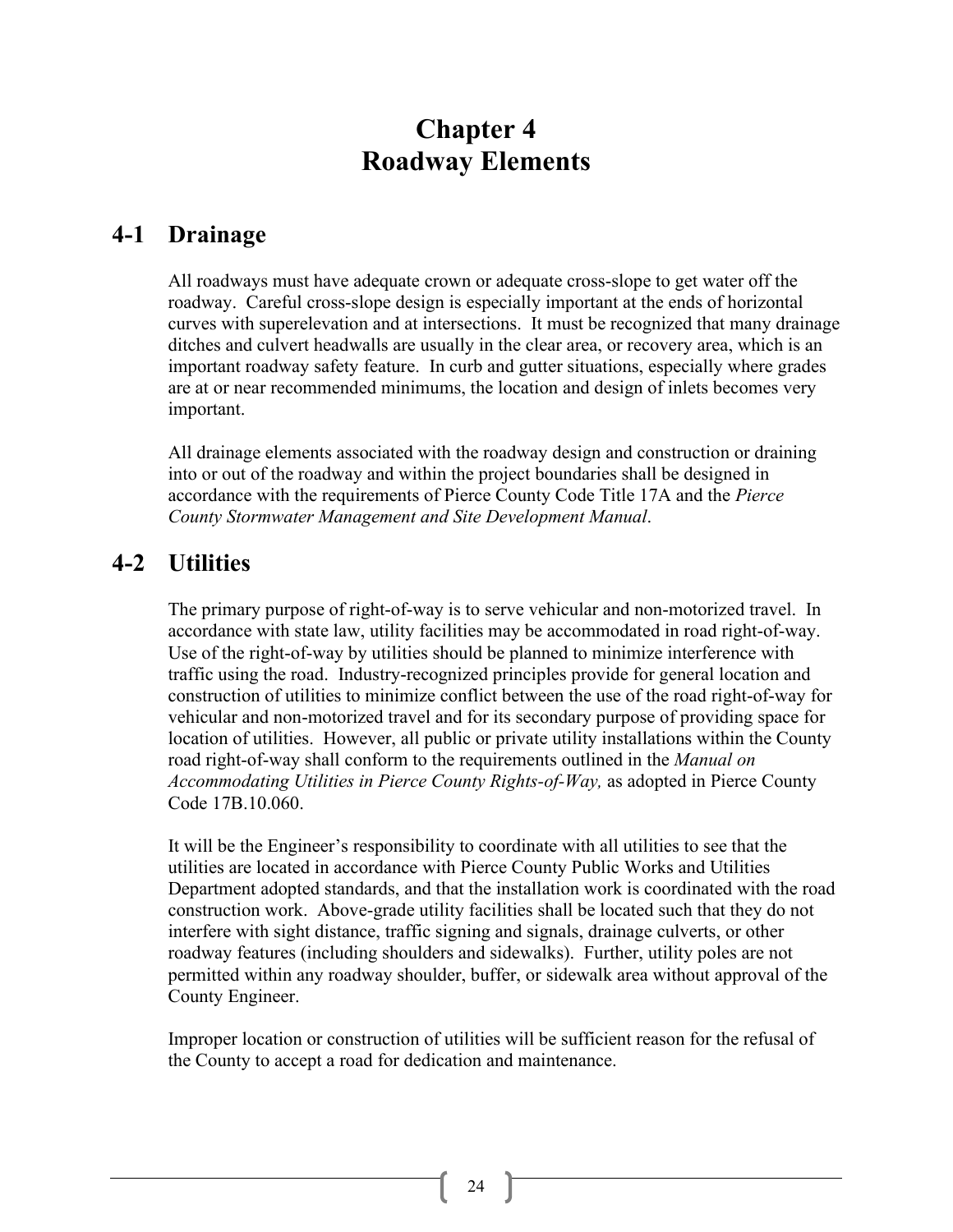Utility trenching or transverse cuts in new County roads will be discouraged. They will not be permitted unless it can be shown that an alternative such as boring, jacking, or relocating outside the paved roadway area is not feasible. Utility trenching or transverse cuts may be allowed if the utility can be installed just prior to reconstruction or overlay of the road.

Utility patches shall be constructed in accordance with the standards set forth in the *Manual on Accommodating Utilities in Pierce County Rights-of-Way.*

### **4-3 Pavement**

Paving and subgrade material for impermeable non-arterial roads shall be in accordance with the *Standard Drawings.* Paving and subgrade materials for permeable non-arterial roads shall be in accordance with the Stormwater Management and Site Development Manual. Paving and subgrade material for arterial roads will be based on a pavement design analysis made by the Engineer. Supporting design criteria and calculations must be submitted to verify the design; however, in no case shall the design be less than that required for non-arterial roads. Paving for all impermeable roads shall be Hot Mix Asphalt Class 1/2 inch.

Pavement design for a major arterial road shall be for a 30-year performance period. Pavement design for all other arterial roads shall be for a 20-year performance period. Design criteria and standards established by AASHTO, WSDOT, the Asphalt Institute, or other nationally recognized organizations may be used to determine paving and subgrade depths and types of materials for the roadway section. Non-destructive testing or a falling weight deflectometer or a modulus value established by a geotechnical engineer should be used to determine the material characteristics of the existing soil conditions for the pavement design.

### **4-4 Lane Widths**

Unless otherwise approved or required by the County Engineer, lane widths shall be in accordance with the Roadway Design Parameters table: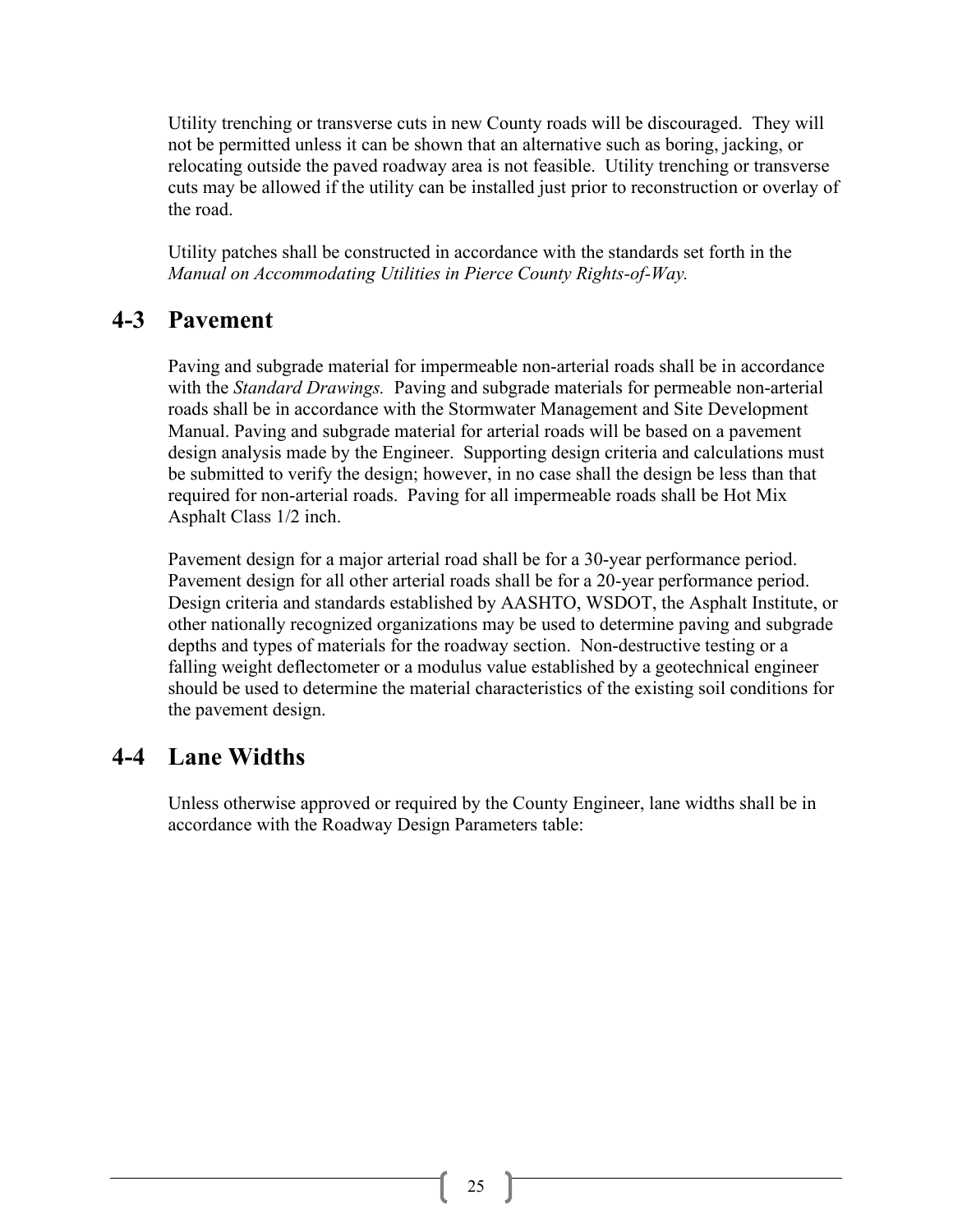### **Roadway Design Parameters**

|                                | <b>Chapter</b>                 | <b>Local Roads</b>               |                                        |                       |              |              | <b>Arterials</b> |                  |                  |
|--------------------------------|--------------------------------|----------------------------------|----------------------------------------|-----------------------|--------------|--------------|------------------|------------------|------------------|
|                                | reference<br><b>Manual</b>     | <b>Urban Infill Developments</b> |                                        |                       |              |              |                  |                  |                  |
|                                | on Design<br><b>Guidelines</b> | Access<br>Lanes <sup>(a)</sup>   | Neighborhood<br>Streets <sup>(a)</sup> | Cul-de-sac            | <b>Minor</b> | Feeder       | <b>Collector</b> | Secondary        | Major            |
| <b>Design Vehicle</b>          | $2 - 3$                        | P                                | P                                      | P                     | SU/P         | SU/P         | <b>SU/BUS</b>    | <b>BUS/WB-40</b> | <b>BUS/WB-40</b> |
| <b>Design Speed</b>            | $2 - 4$                        |                                  |                                        |                       |              |              |                  |                  |                  |
| Urban                          |                                | $20$ mph                         | $25$ mph                               | $25$ mph $^{(b)}$     | $25$ mph     | $30$ mph     | 35 mph $(c)$     | 40 mph $(c)$     | 45 mph $(e)$     |
| Rural                          |                                | n/a                              | n/a                                    | $25$ mph $(b)$        | $25$ mph     | $30$ mph     | 40 mph $(c)$     | $45$ mph $(c)$   | $45$ mph $(c)$   |
| Lane widths $(d)(m)$           |                                |                                  |                                        |                       |              |              |                  |                  |                  |
| Exterior <sup>(e)</sup>        |                                | 10 ft $^{(f)}$                   | 11 ft $(9)$                            | see note (l)          | see note (l) | $12$ ft      | 11 ft $^{(h)}$   | 11 ft $^{(h)}$   | 11 $ft^{(h)}$    |
| <b>Interior</b>                |                                | n/a                              | n/a                                    | n/a                   | n/a          | n/a          | $11 \text{ ft}$  | $11 \text{ ft}$  | $11$ ft          |
| TWLTL                          |                                | n/a                              | n/a                                    | n/a                   | n/a          | n/a          | $11 \text{ ft}$  | $11 \text{ ft}$  | $11$ ft          |
| <b>Exclusive Turn Lane</b>     |                                | n/a                              | n/a                                    | n/a                   | n/a          | n/a          | $12$ ft          | $12$ ft          | 12 <sub>ft</sub> |
| <b>Exclusive Bike Lane</b> (i) | $4 - 7$                        | n/a                              | n/a                                    | n/a                   | n/a          | n/a          | 5'               | 5'               | 5'               |
| <b>Geometrics</b>              |                                |                                  |                                        |                       |              |              |                  |                  |                  |
| <b>Max. Super Rate</b>         | $3 - 2$                        | <b>Not Allowed</b>               |                                        | <b>Not Allowed</b>    | $0.02$ ft/ft | $0.02$ ft/ft | $0.04$ ft/ft     | $0.04$ ft/ft     | $0.04$ ft/ft     |
| Max. Profile Grade (i)         | $3 - 3$                        | 12%                              | 12%                                    | $15\%$ <sup>(k)</sup> | 12%          | 10%          | 10%              | 8%               | 8%               |

(a) In accordance with Urban Infill Developments per Chapter 18J.17 PCC.

- (b) 20 mph for stems 250 feet or less in length.
- (c) Design speeds shown are a guide only. The County Engineer will establish design speeds for all arterials.
- (d) All lane widths are exclusive of the curb and gutter sections, except as noted.
- (e) When required by the County Engineer, shall be 15 feet for 2- and 3-lane roadways and 14 feet for multi-lane roadways.
- (f) Lane width inclusive of the gutters.
- (g) Neighborhood Streets shall be 28 feet wide, which includes the gutters and 6-foot parking areas. Where curb bulb outs are used to delineate parking bays, the width shall be 22 feet inclusive of the gutter.
- (h) For two- and three-lane roadways, lane widths shall be 12-feet wide.
- (i) Lane widths inclusive of the gutters and delineated from through vehicle movement by a 4-inch white edge line.
- (j) Minimum centerline and gutter line grade shall be 0.7 percent with asphalt concrete gutter or uncontained drainage and 0.4 percent with cement concrete gutter.
- (k) Turnaround grade shall be 6 percent maximum.
- (l) For local road minor and cul-de-sacs, the roadway width shall be 28 feet except when open drainage, asphalt raised edge or parking is included (see *Standard Drawings*).
- (m) For Towne Center, Urban Corridor, Neighborhood Corridor, and Employment Corridor zones see *Standard Drawings*.

26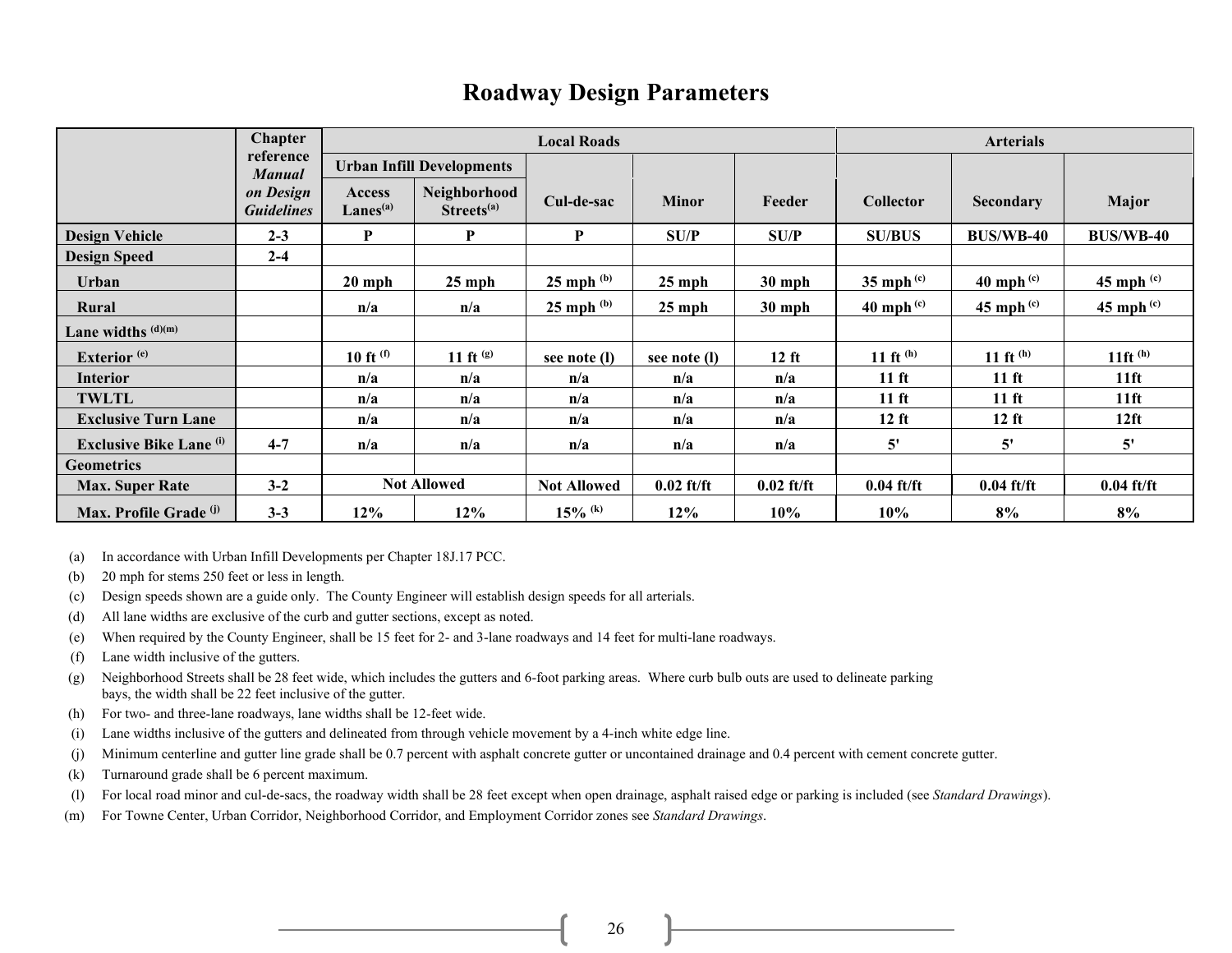All intersection departure lanes (i.e., the egress lanes for traffic leaving the intersection) shall be designed with sufficient width to accommodate the vehicle tracking path of the appropriate design vehicles. For intersections along an arterial, all legs that have a single departure lane shall have a minimum pavement width of 15 feet for this departure lane and shall then taper to the normal lane width over a distance of 100 feet on arterials and 50 feet on local roadways. At intersections where double left or right turn lanes are being constructed, the departure lanes that receive these turning movements shall be flared or widened as necessary to be consistent with the tracking needs of the design vehicle for the intersection.

### **4-5 Shoulders**

Shoulders shall be provided consistent with the requirements of the County Engineer and the roadway cross-sections shown in the *Standard Drawings*.

Shoulders provide the following advantages:

- Space for vehicles to make emergency stops away from the traveled way.
- Enhanced safety, roadway capacity, and sight distance.
- Lateral clearance from signs, ditches, above-ground utilities, and potential roadside obstacles.
- Structural support for the pavement and storm water is discharged farther from the traveled way.
- Improved maintenance operations.
- Space for pedestrian and bicycle use.
- Space for occasional encroachment of vehicles, such as mail delivery vehicles.

In particular, shoulders are an important and integral part of roadways in rural areas and in areas where curb, gutter, and sidewalk are not provided.

If a roadway designed with shoulders has been identified for use as a part of the non-motorized, bicycle facility network, the shoulders shall be paved and meet accessibility guidelines. In urban areas where curb, gutter, sidewalk is provided and where future bike lanes or restriping for additional traffic lanes are envisioned, paved shoulders shall be provided between the traveled way and the curb and gutter as required by the County Engineer.

### **4-6 Curbs**

Acceptable curb designs for cement concrete curb and gutter, and cement concrete rolled curb, are provided in the *Standard Drawings.*

The use of cement concrete rolled curb is only allowed in the following circumstances:

• Driveway accesses intended for maintenance vehicles.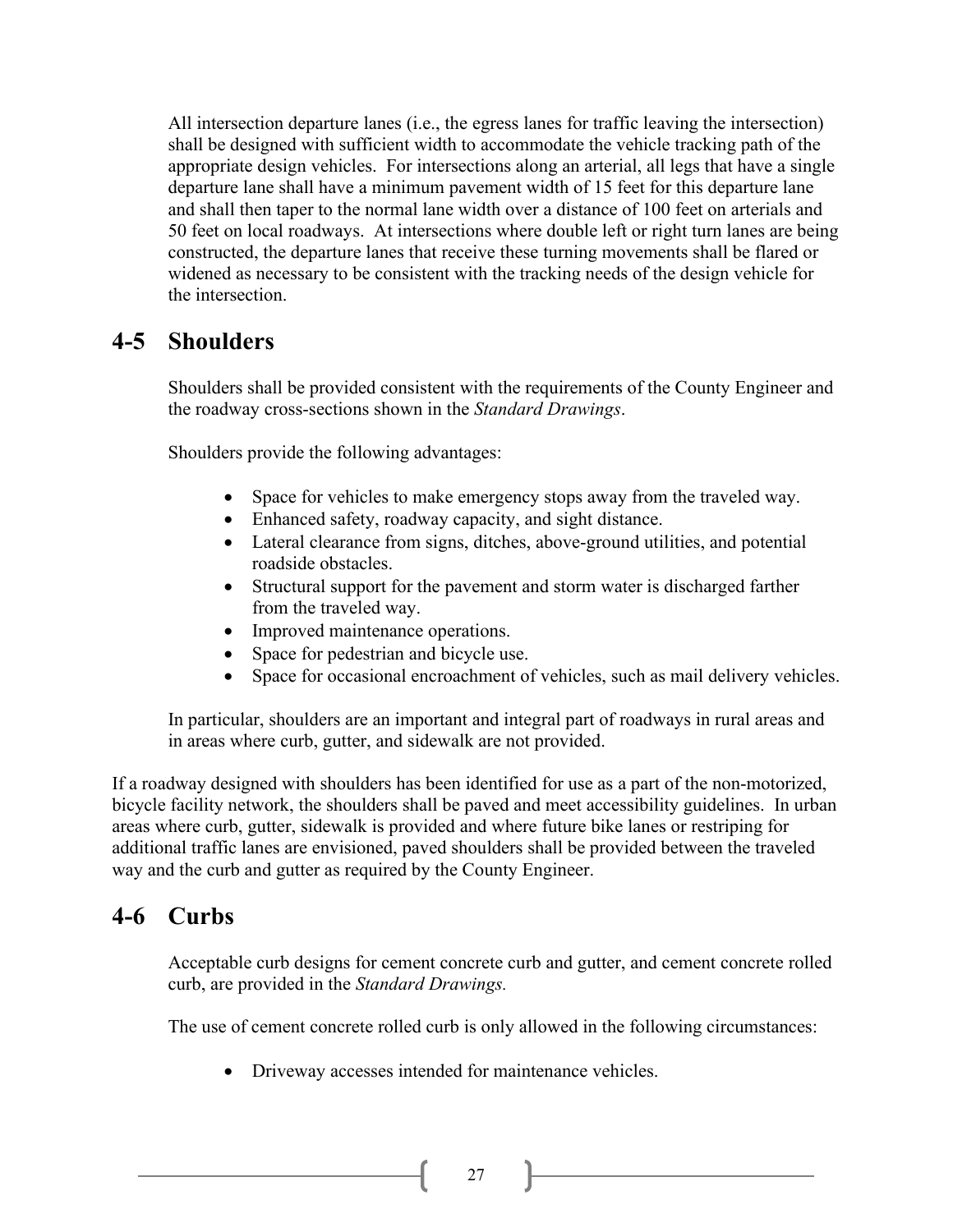• When the length of full height traffic curbing is reduced to short segments due to driveway spacing (requires prior County approval).

Asphalt concrete raised edges and asphalt concrete barrier curbs are not intended for use in urban growth areas, unless otherwise approved by the County Engineer. When used, they must be constructed integrally with the pavement construction.

## **4-7 Pedestrian and Bicycle Facilities**

Pedestrian and bicycle facilities shall be provided consistent with the requirements of the County Engineer and the roadway cross-sections shown in the *Standard Drawings*.

Sidewalks, walkways, pedestrian crossings, and shared-use paths, when used, shall conform to design parameters and direction provided by the County Engineer. Storm drain percolation systems shall not be permitted under any sidewalk or walkway.

Pedestrian facilities shall be provided in urban growth areas as a part of any newly constructed or reconstructed road. A pedestrian study will need to be completed when a mid-block crossing is proposed. If approved, an appropriate pedestrian crossing warning device and lighting will be required. Shared-use paths or walkways shall be constructed in compliance with any applicable adopted County plan. The shared-use path or walkway may be located within the area of the road itself, or be separated from the road by a buffer, or be outside the roadway altogether

Bicycle facilities shall be provided when designated in an adopted plan.

#### **4-7.1 Sidewalks**

Sidewalk facilities shall be constructed of pervious concrete, if feasible. Otherwise, the sidewalk shall be constructed of cement concrete materials. Curb ramps and sidewalk facilities shall meet the requirements of the "Americans with Disabilities Act" and conform to the design requirements of the County Engineer. Minimum sidewalk widths are 6-feet-wide when adjacent to an arterial road, 5-feet-wide when separated by a buffer or drainage ditch from an arterial road or included in a local roadway, and 4-feet-wide when used in an Urban Infill design. A sidewalk shall not be placed immediately adjacent to an asphalt-raised edge or asphalt-barrier curb.

Acceptable sidewalk requirements in Towne Center, Urban Corridor, Neighborhood Corridor, and Employment Corridor zones are provided in the *Standard Drawings*.

#### **4-7.2 Walkways**

Walkway facilities shall be constructed of porous asphalt pavement, if feasible. Otherwise, the walkway shall be constructed of asphalt concrete materials. Curb ramps and walkways shall meet the requirements of the "Americans with Disability Act" and conform to the design requirements of the County Engineer. The width of an asphalt walkway shall be the same as used for a sidewalk. An asphalt walkway shall not be placed immediately adjacent to an asphalt raised edge or asphalt barrier curb.

28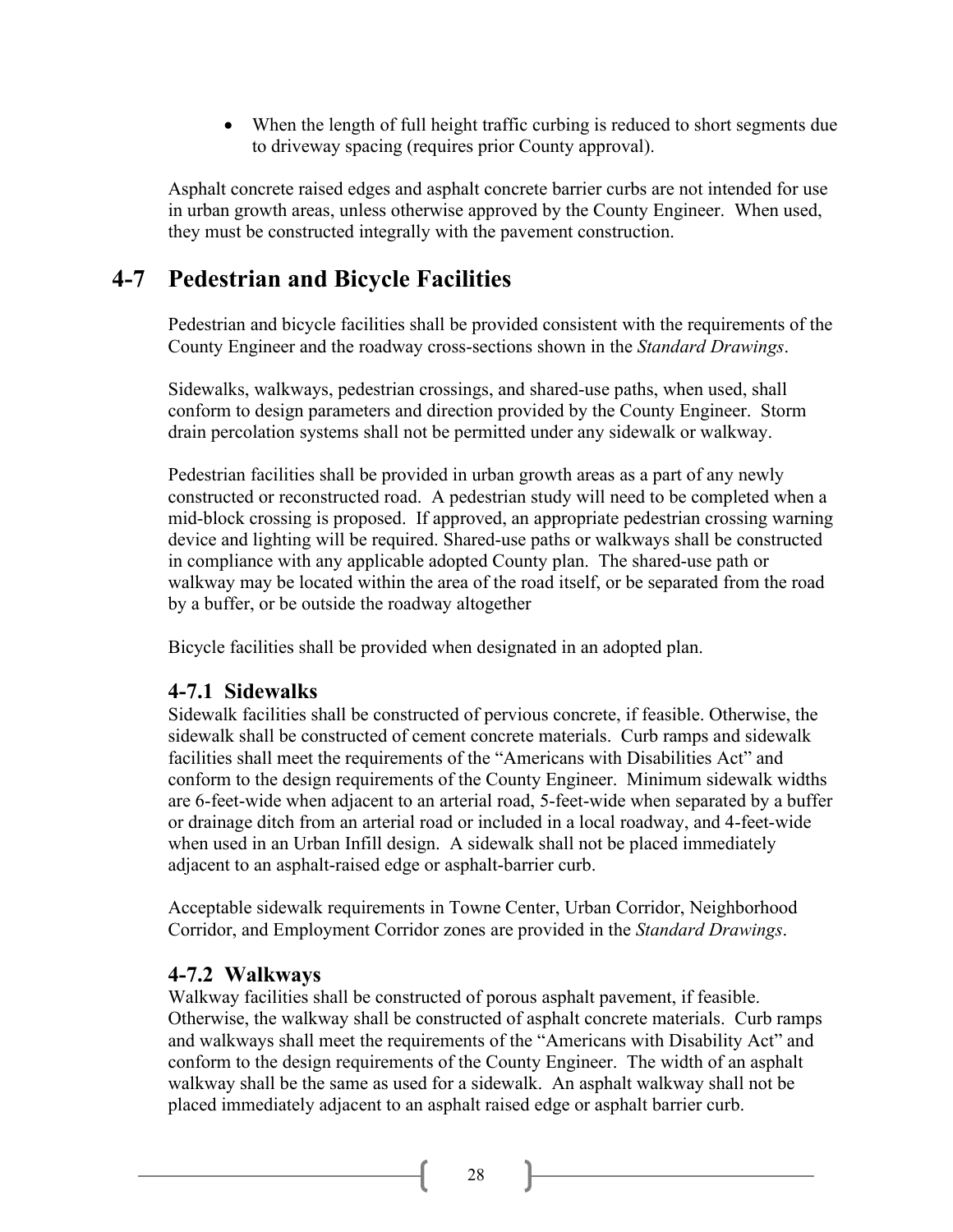#### **4-7.3 Shared-Use Paths**

Shared-Use Paths are not normally expected within the road right-of-way, except in situations where the facility is part of an adopted plan. Minimum width of a shared-use path is 10 feet when the grade is equal or less than 5 percent and 13 feet if over 5 percent. There shall be a 2-foot graded area on each side of the shared-use path. If required by the County, such a pedestrian and/or bicycle facility design shall be coordinated with the County Engineer in order to receive specific design direction and parameters. When preparing a shared-use path design, the Engineer should consult the *Guide for the Development of Bicycle Facilities,* as published by the American Association of State Highway and Transportation Officials.

When pedestrian or bicycle facilities are provided as an independently constructed improvement along the frontage of property abutting an existing road, such improvement shall be constructed in accordance with the provisions outlined in this Manual in a location approved by the County Engineer.

### **4-8 Buffers and Medians**

A buffer is that area between the back of curb and near edge of sidewalk or walkway. The maximum width shall be 12 feet and the minimum width shall be 4 feet. The maximum height of vegetation, except for street trees, placed in a buffer shall be 24 inches above the roadway surface provided no safety related concern is created. Street trees conforming to the type and size outlined in Pierce County Code 18J.15.050, "Landscaping and Buffering", are allowed within the buffer area on a local road within the boundary of a plat provided no safety or visibility related concern is created. Street trees are not allowed within the buffer area on an arterial road without the permission of the County Engineer. Placement of street trees within the buffer will not be allowed if safety or visibility issues will result. Utility poles shall not be located within the buffer area unless there are no other viable locations, and the placement of said poles can be accommodated in such a way as to not create a safety or visibility concern.

A median is that raised area within the roadway separating opposite directions of vehicular traffic. A travel lane of 18-feet in width shall be used when a two-lane roadway includes a raised median. The maximum width of any median shall be 16 feet from back of curb to back of curb. The maximum height of vegetation, except for street trees, placed in the median shall be 24 inches above the roadway surface. Street trees are allowed within the median on a local road within the boundary of a plat, provided the trees conform to the type and size outlined in Pierce County Code 18J.15.050, "Landscaping and Buffering". Placement of street trees within the median will not be allowed if safety or visibility issues will result. The placement of utility poles in the median area is not allowed under any circumstances. Where the median is privately owned from back of curb to back of curb, installation of privately-owned irrigation systems is acceptable provided the irrigation water meter is also located within the median. The minimum length for a median is 200 feet.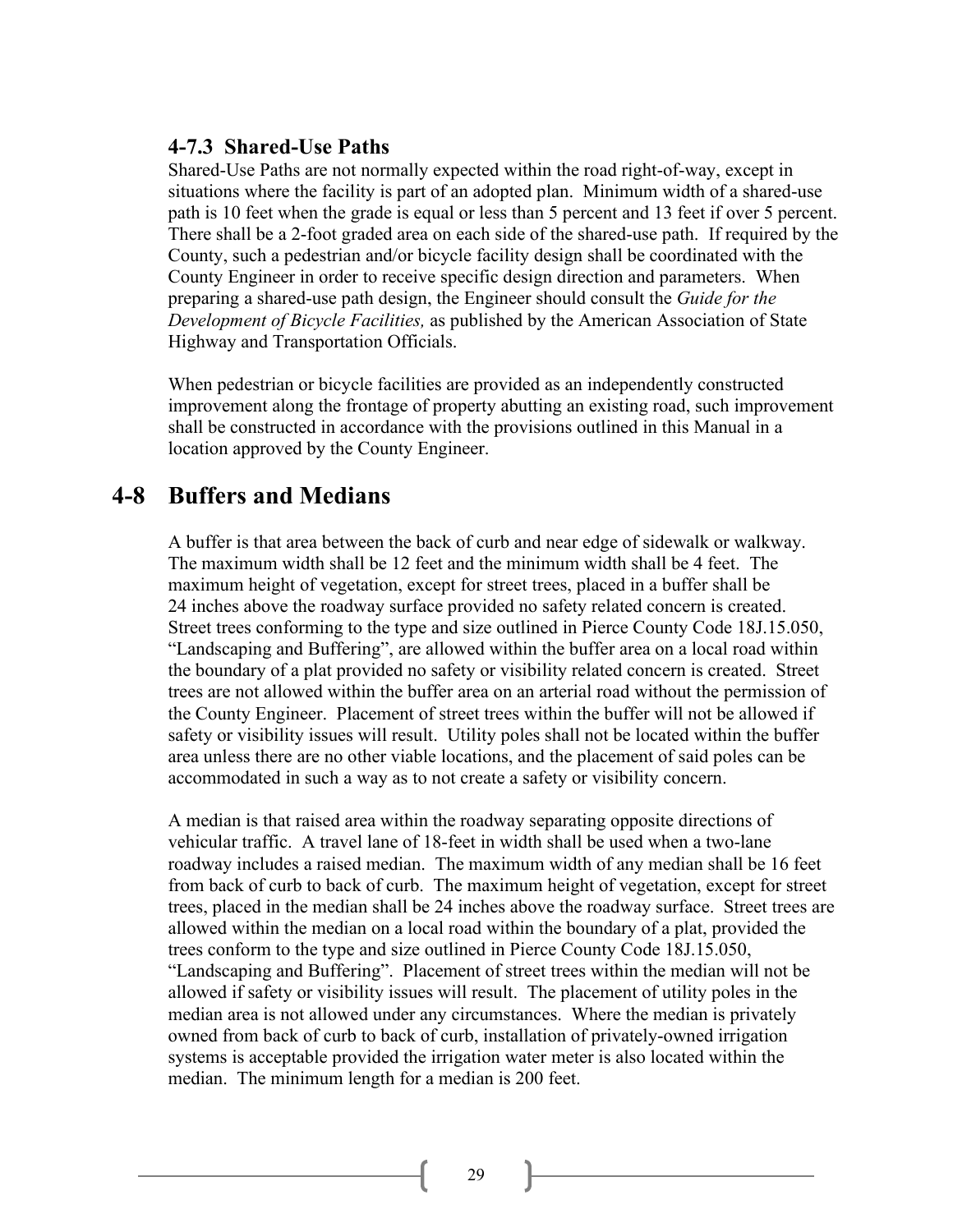Storm drain infiltration systems may be allowed within a buffer or median provided adequate soils exist (as determined by the County Engineer) and accessibility can be achieved.

#### **4-9 Clear Areas**

The designer must be aware of the extensive tables of recommended clear area distances both in the "AASHTO Green Book" and WSDOT *Design Manual*. It must also be recognized, however, that serious accidents on low volume roads, especially on those below 200 ADT, are rare occurrences. At this low end of the scale, the cost of providing the recommended clear area may be prohibitive. Research undertaken to re-evaluate the safety needs on low volume rural roads states that the suggested values for side slopes and clear areas should be recognized as idealistic objectives. A more realistic approach to roadside safety on low volume roads should depend on achieving a balance between the cost and the safety effectiveness of the design treatment.

It is further stated that while the application of such an analysis to low volume roads indicates individual roadside safety treatments yield very small safety contributions, some low-cost improvements do appear to be cost effective, especially on the outside of curves. The removal of certain trees and relocation of utility poles may be recommended. Also cited as being cost effective are the placement of guardrail on steep slopes, removal of unnecessary guardrail on flat slopes, and the flattening of steep but low embankments. In this regard, it is most important that the designer is aware of pertinent published recommendations and associated research. In the final analysis, the designer must apply his or her own professional judgment in making the final design decisions and be prepared to defend and justify them if necessary.

#### **4-10 Roadside Control**

#### **4-10.1 Cut/Fill Slopes**

Fill slopes shall be constructed no steeper than 2 H: 1 V for curbed sections and 4 H:1 V on shoulder sections. Cut slopes shall be no steeper than 1 H: 1 V. Flatter slopes are preferred and will be required if there are indications that the earth is unstable and subject to sliding, sloughing, or erosion. Fills are to be constructed using appropriate materials, compaction methods, and construction techniques to ensure stability.

Side slopes shall be stabilized by grass sod, hydroseeding, by other planting or surfacing materials, or by the use of other material types acceptable to the County. Side slopes may also be flattened to accommodate utility placement. Side slopes higher than 15 feet shall be terraced with 5-feet minimum wide bench for every 15 feet of vertical height sloped to drain properly.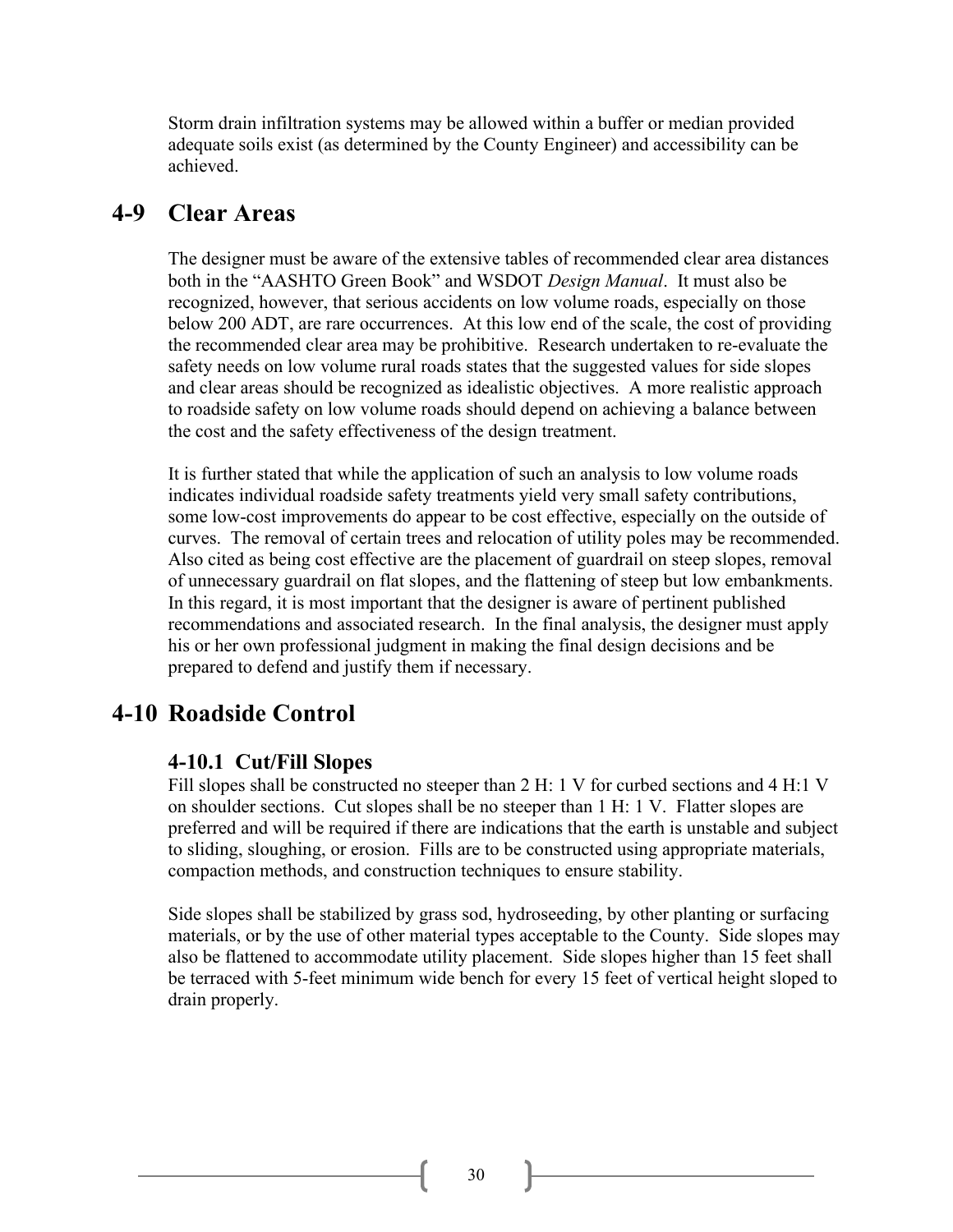#### **4-10.2 Mailboxes**

Mailboxes shall be installed as far removed from the driving portion of the right-of-way as possible, so as not to obstruct sight distance, yet still be accessible to the U.S. Postal carrier. Mailbox supports shall be of breakaway design. U.S. Postal Service approval of type and design shall be required, and any details provided by the U.S. Postal Service shall be included in the set of construction plans. Mailboxes shall maintain minimum clearances in accordance with ADA requirements and shall not obstruct sidewalks and/or walkways.

### **4-10.3 Landscaping**

Street trees and other vegetation over 18 inches in height located within the County right-of-way for a local road within the boundaries of a plat shall be placed a minimum of 6 feet back from the gutter line when a curbed section is used and shall be placed a minimum of 6 feet back from the back of shoulder when no curb is used. Street trees and other vegetation over 18 inches in height shall be placed a minimum of 12 feet back from the gutter line when a curbed section is used and shall be placed a minimum of 12 feet back from the back of the shoulder when no curb is used in these two situations: for arterial road classifications and for local road classifications that are not within the boundaries of a subdivision. Street trees shall conform to the type and size outlined in Title18J of the Pierce County Code. Street trees shall be placed a minimum of 3 feet from any sidewalk or walkway. Additionally, street trees used within County right-of-way shall not conflict with overhead utilities, traffic control devices, sight distance or visibility requirements, and root development shall not conflict with underground utilities, pavement, curbs, sidewalks, walkways, shared-use paths, or storm drainage facilities. Irrigation systems not specifically permitted or licensed by the County Engineer must be installed on private property.

Acceptable landscaping requirements in Towne Center, Urban Corridor, Neighborhood Corridor, and Employment Corridor zones are provided in the *Standard Drawings*.

#### **4-10.4 Guardrails**

The following manuals should be used as guidance to determine guardrail design and needs:

- AASHTO *Roadside Design Guide*
- FHWA *Barrier Guide for Low Volume and Low Speed Roads*
- WSDOT *Design Manual*

If it has been established that guardrail is justified on a particular improvement, the designer must determine the best location, type of construction, and post-spacing that would be most appropriate for the function and anticipated traffic volume of the facility. The designer should be aware that warrants and designs developed for high-volume, high-speed facilities are not necessarily appropriate for low volume and/or low speed locations.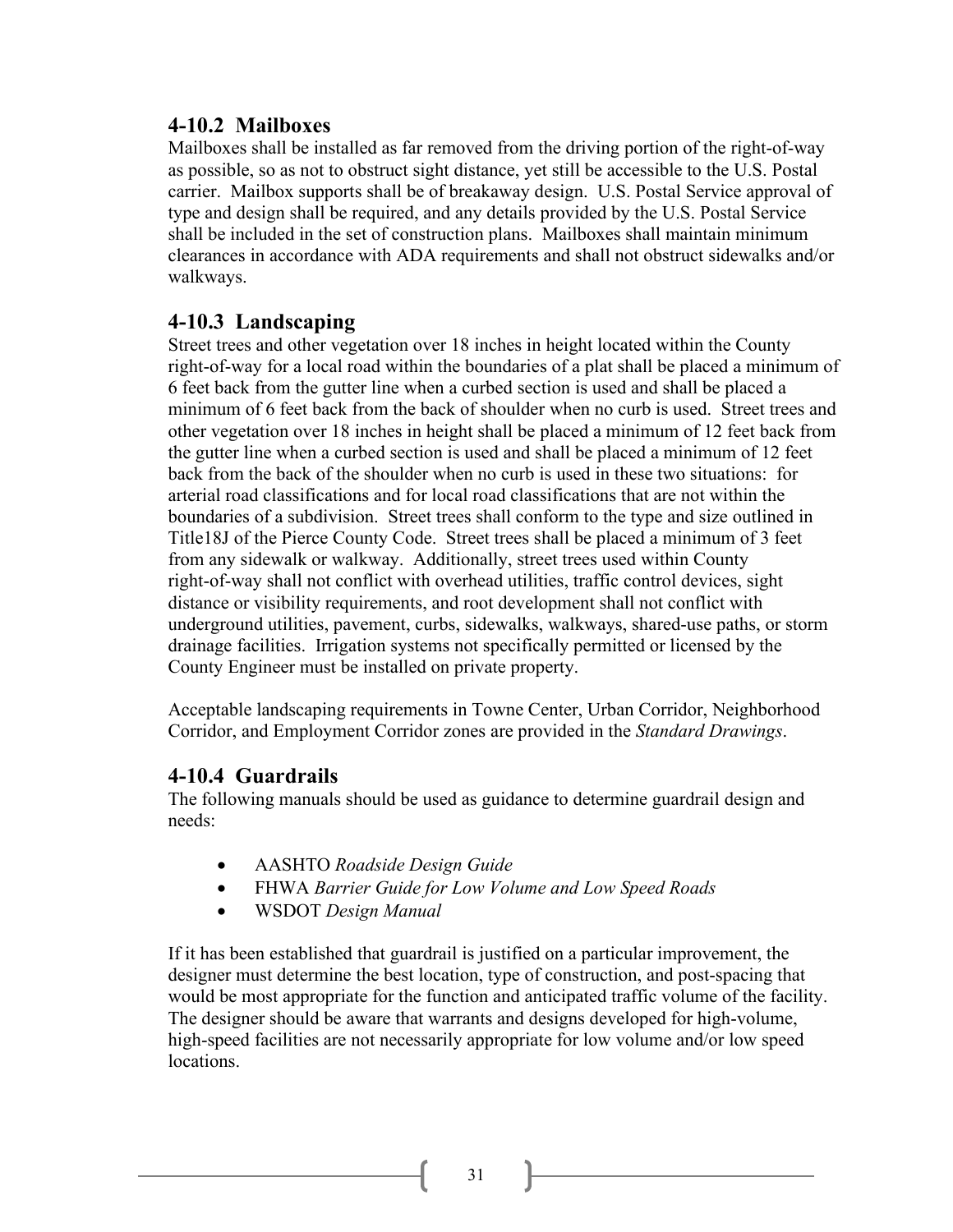### **4-11 On-Street Use**

At times the roadway area provides for additional secondary on-street uses. Such uses include on-street parking and bus turnouts.

#### **4-11.1 Parking**

When properly located, on-street parking can supplement off-street parking facilities. However, it should be allowed only where conditions are safe and where the impact on traffic flow is acceptable. On-street parking shall be allowed only with the approval of the County Engineer. Inappropriate on-street parking may impede traffic flow, contribute to accidents, or cause congestion. On-street parking will not be permitted along arterial roads unless the function of the arterial is low traffic volume and low operating speed. When used in residential developments, parallel parking areas or bays shall be delineated by the use of curb and gutter; curb bulb-outs may be used at the intersections and other appropriate locations to separate the parking area from the through vehicular lanes of travel. The Engineer's design for on-street parking and curb bulb-outs shall be consistent with typical design layouts provided by the County Engineer.

On-street parking is allowed in the Towne Center, Urban Corridor, Neighborhood Corridor, and Employment Corridor zones for Local Road Minor and Feeders, Collector Arterials, and Secondary Arterials and is provided in the *Standard Drawings*.

#### **4-11.2 Bus Turnouts**

The need for bus turnouts should be established at the discretion of the County Engineer in concert with the provider of the bus service such as a transit agency or school district. When provided, the bus turnout shall incorporate curb and gutter to define the limits of the bus turnout area. Storm drainage facilities must be included as required by the existing topographic conditions. Acceptable designs for bus turnouts are provided by the County Engineer.

### **4-12 Cul-De-Sac Bulbs**

When designing a local road opened at one end only, the Engineer shall provide for a vehicle turnaround area typically referred to as a cul-de-sac bulb. The bulb area should be circular and have a radius appropriate for emergency vehicles. Acceptable designs for cul-de-sac bulbs are provided in the *Standard Drawings*. Cul-de-sac bulbs are prohibited on Neighborhood Streets and Access Lanes.

### **4-13 Turnarounds for Neighborhood Streets and Access Lanes**

Turnarounds for Neighborhood Streets and Access Lanes shall be in accordance with the applicable detail in the *Standard Drawings* as prepared by the County Engineer.